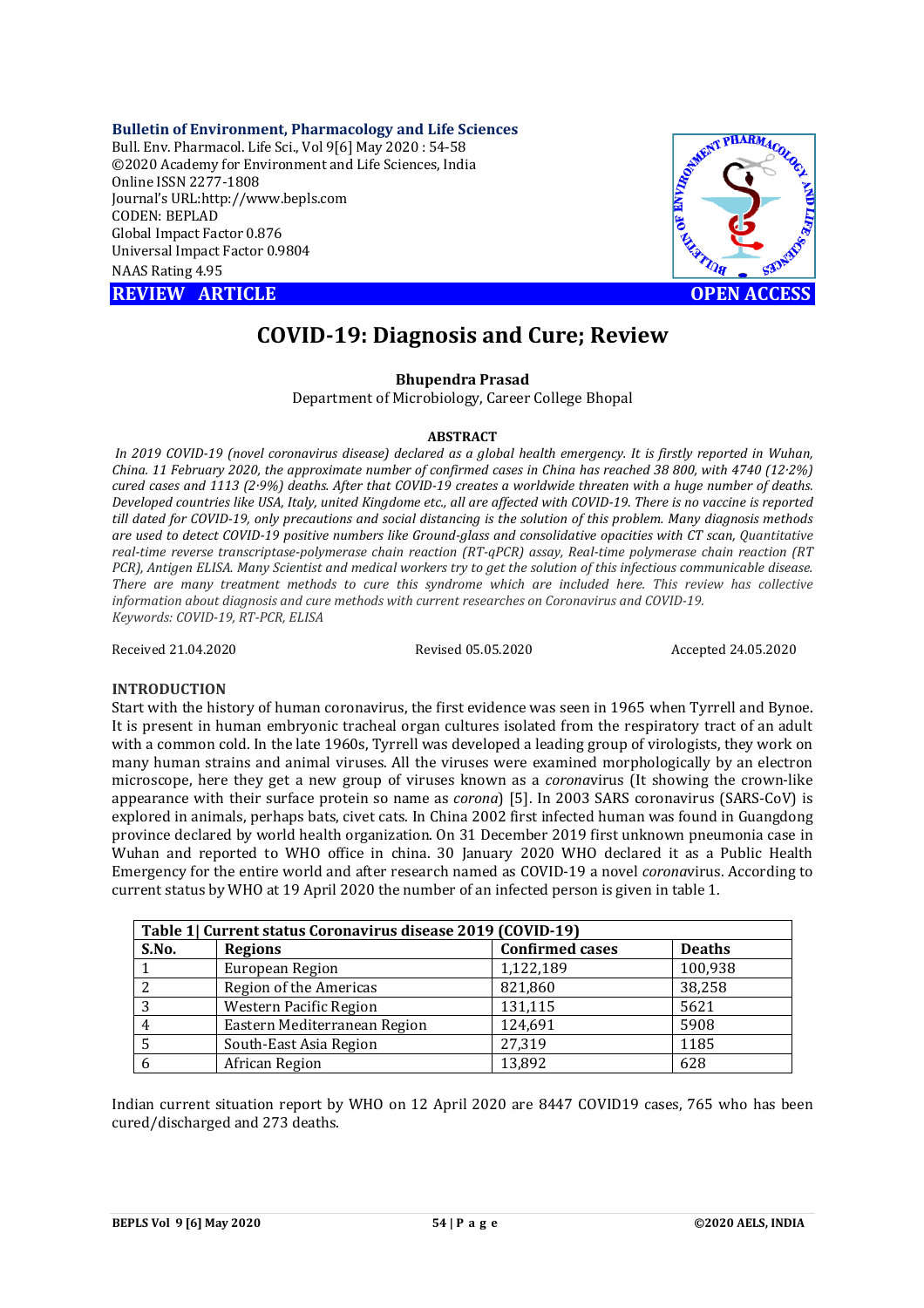# **About Coronavirus**

Corona belongs to the largest group of viruses of order Nidovirales. Alpha, beta, gamma and delta are the four subgroup of coronavirinae. It is highly communicable in due to the presence of S protein present in receptor binding domains (RBD) (6). The life cycle is given in table 1.



**Figure 1: The life cycle of COVID 19 begin with S protein binding with host cell membrane**

# **DIAGNOSTIC METHODS**

**Ground-glass & consolidative opacities with a CT scan.** One of the methods uses for diagnosis in radiology is a Ground-glass and consolidative opacities with CT scan indicate in lungs filled with air spaces and partial collapse of lungs alveoli. [7] It is commonly associated with lungs disorder like lungs inflammation or infiltrative. Ground-glass opacities having selected features to give more accurate and predictive results followed by computed tomography. Many researchers give statistical numbers about the patients diagnosed with this method. [8] The radiologist performs a crucial role for early investigation of novel coronavirus (COVID-19) computed tomography findings. It is also helpful in recognizing other diseases like viral pneumonia with similar viral family-like SARS and MERS [1].

# **Quantitative real-time reverse transcriptase-polymerase chain reaction** (**RT-qPCR)**

Many types of SARS-COV-2 nucleic acid test kit have been evolved and authorized quickly, with the time; 'suspected' cases were increased with standard clinical COVID-19 attributes and identical particular computed tomography (CT) images were not diagnosed. Quantitative real-time reverse transcriptasepolymerase chain reaction (RT-qPCR) assay has method been used for the detection of causative viruses from respiratory discharge and the end pathogenic diagnostics of COVID-19. Unluckily, due to massive situation in local hospitals, many diagnosed cases and 'suspected' cases couldn't systematically be separated or treated. Newly, one patient wasn't confirmed by RT-qPCR testing for SARS-COV-2 infection for the first three times within 3 weeks before bronchoalveolar lavage fluid (BALF) was obtained, results from RT-qPCR testing was positive for SARS-COV-2. Overall conditions were coherence to control viral extending and breakout. For example, results from RT-qPCR testing using primers in the ORF1ab genes and N genes can be infected by the modification of viral RNA sequences [2].

# **Real-time reverse-transcription-polymerase-chain-reaction** (**RT-PCR)**

The real-time reverse-transcription-polymerase-chain-reaction (RT-PCR) assay has been progressed and used in clinics for COVID-19. RT-PCR remains as the standard reference to make a positive diagnose of COVID-19 infection, the false-negative rate (FNR) increases and unavailability of RT-PCR assay in the initial stage of the breakout controlled and early diagnosis of infected patients. RT-PCR positive for COVID-19 remains the common reference. Still, RT-PCR results can be changed by low virus load and sampling errors. Earlier studies about SARS revealed that RT-PCR deficits sensitivity during the initial five days of the disease. Recent information indicates that chest CT may signify pneumonia but multiple RT-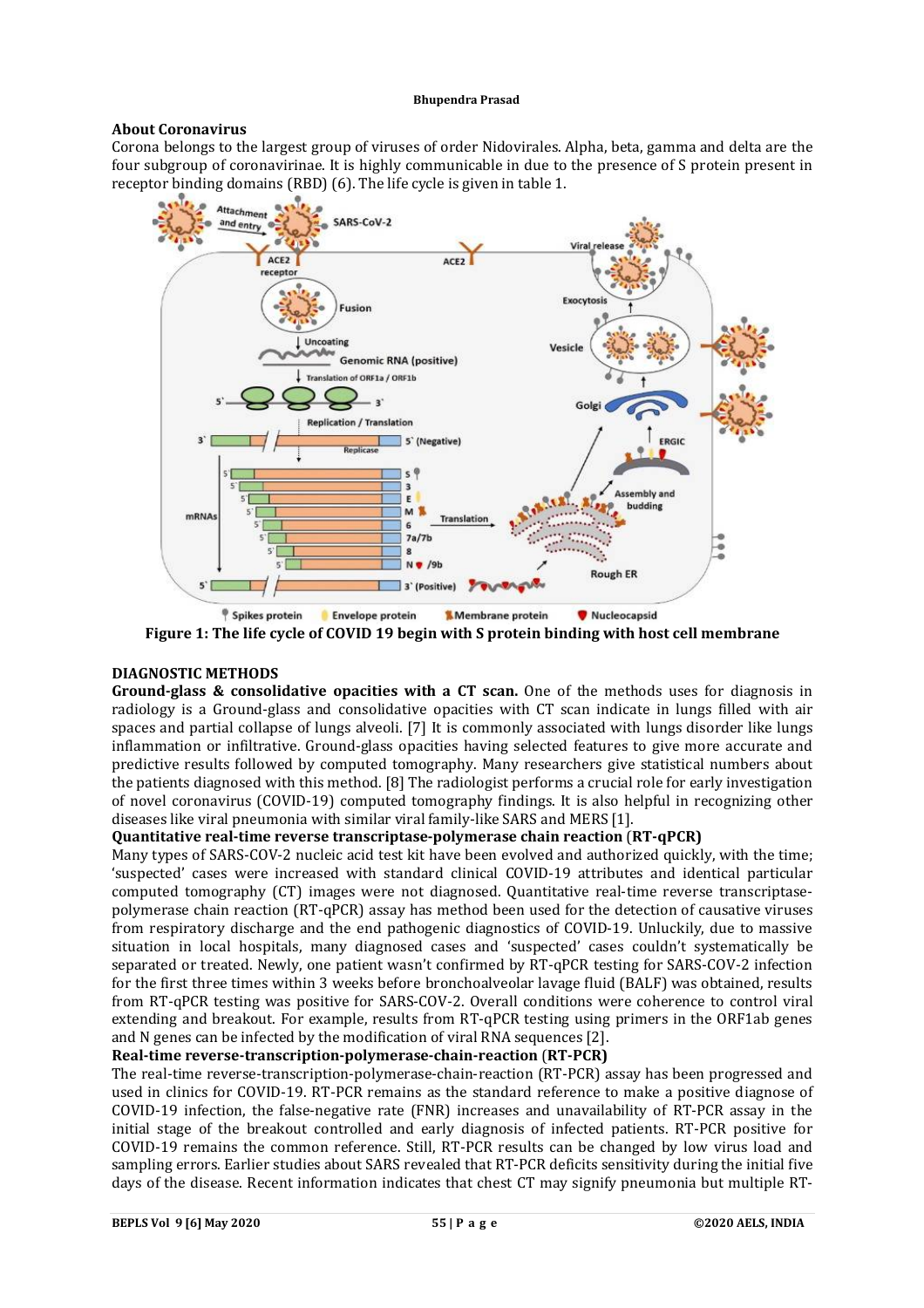PCR of nasopharyngeal or throat swabs tests negative. Moreover, RT-PCR results must be scanned by the Centers for Disease Control and Prevention (CDC) in the initial stage of a breakout, taking a prolonged time to confirm the final diagnosis [3].

# **Antigen ELISA**

It i**s** also one of the diagnostic methods for detection of the corona. Commercially this assay is work on two immunoglobulin's IgG and IgA and shows higher sensitivity with IgA. There are two major structural protein of coronaviruses is a major problem are a spike (S) for attachment and nucleo-capsid (N) immunogens. Antigen ELISA is a serological assay for virus-neutralizing antibodies, antibodies against N protein, S protein and receptor-binding domain (RBD) in serum samples of PCR confirmed SARS-CoV-2. In this study antigen, ELISA plays a key role in sero-surveillance studies and evaluation of vaccine trials [4].

| <b>Types of</b><br>diagnostic<br>tests | Specific tests by<br>CT(computed tomography)                                                                                                                                                                     | Immunoassav<br><b>Antibody based</b><br>Antigen<br>based                                                                                                                                                                                                                   | <b>Molecular test by</b><br>PCR(polymerase chain<br>reaction)                                                                                                                                                      |
|----------------------------------------|------------------------------------------------------------------------------------------------------------------------------------------------------------------------------------------------------------------|----------------------------------------------------------------------------------------------------------------------------------------------------------------------------------------------------------------------------------------------------------------------------|--------------------------------------------------------------------------------------------------------------------------------------------------------------------------------------------------------------------|
| How does it<br>work?                   | Detect symptoms and signs of<br>disease                                                                                                                                                                          | Detects the Detects the Existence<br>presence of viral of anti-viral<br>proteins(antigens) antibodies in<br>in a sample sample                                                                                                                                             | Detect the existence of viral<br>genetic material in a sample.                                                                                                                                                     |
| What<br>technique is<br>used?          | Techniques comprises<br>thermal scanning to identify<br>person with a fever(higher<br>than normal temperature)<br>and computed tomography<br>(CT) chest scans to<br>differentiate from other chest<br>infections | Commonly based on a technique<br>called enzyme linked<br>immunosorbent assay (ELISA), in<br>which molecules merge to the<br>antibodies or antigen in the<br>sample and produce a detectable<br>signal                                                                      | Commonly bases on a<br>technique called polymerase<br>chain reaction (PCR), which<br>makes millions of copies of a<br>particular section of the viral<br>genome, amplifying least<br>amounts to detectable levels. |
| Where does<br>testing take<br>place?   | Commonly performed outside<br>of the laboratory, in clinic, or<br>at point of care, depending on<br>equipment needs                                                                                              | Might be laboratory based or<br>performed at point of care,<br>depending on test design                                                                                                                                                                                    | Commonly performed in a<br>laboratory due to equipment<br>needs                                                                                                                                                    |
| What is the<br>most<br>common<br>use?  | Triage/screening to find<br>candidates for advance testing                                                                                                                                                       | Examine overall Testing people<br>infections suspected<br>of and<br>immunity having COVID-19 rates<br>in or triage/screening a<br>community to find candidates for<br>advance testing (assessing on test<br>design)                                                        | Testing people suspected of<br>having COVID-19                                                                                                                                                                     |
| A positive<br>result                   | Proposes a potential infection<br>and suggests that advance<br>testing is needed.                                                                                                                                | Shows a current or Confirms a<br>recent past infection, and<br>SARS-CoV-2 may be used to<br>infection or screen for<br>proposes a current infection<br>potential infection (tests may not<br>be (assessing on test dependable<br>in design) initial phase<br>of infection) | Confirms a recent SARS-CoV-2<br>infection                                                                                                                                                                          |

| Table 2: comparison of diagnosis methods |  |  |
|------------------------------------------|--|--|
|------------------------------------------|--|--|

### **Curative methods**

As we all know the novel coronavirus disease 2019 (COVID-19) is spreading rapidly and the most effective cure is social distancing. Chloroquine phosphate is an old drug used for malaria treatment and it is also effective for pneumonia caused by COVID-19. Chloroquine showing broad-spectrum antiviral activities, it increases endosomal pH which is required for virus fusion (9). Other than chloroquine and some other drugs are in clinical studies on COVID-19 in china like arbidol, remdesivir and favipiravir. Ribavirin is given intravenous in combination with IFN-α or lopinavir/ritonavir. IFN-α is usually used for hepatitis and inhibit SARS CoV reproduction *invitro*. lopinavir/ritonavir is given to HIV patients and it shows anti-SARS CoV activity *invitro.* Favipiravir is approved in China on February 15, 2020, for treatment of novel influenza it acts as an inhibitor for RNA dependent RNA polymerase (RdRp).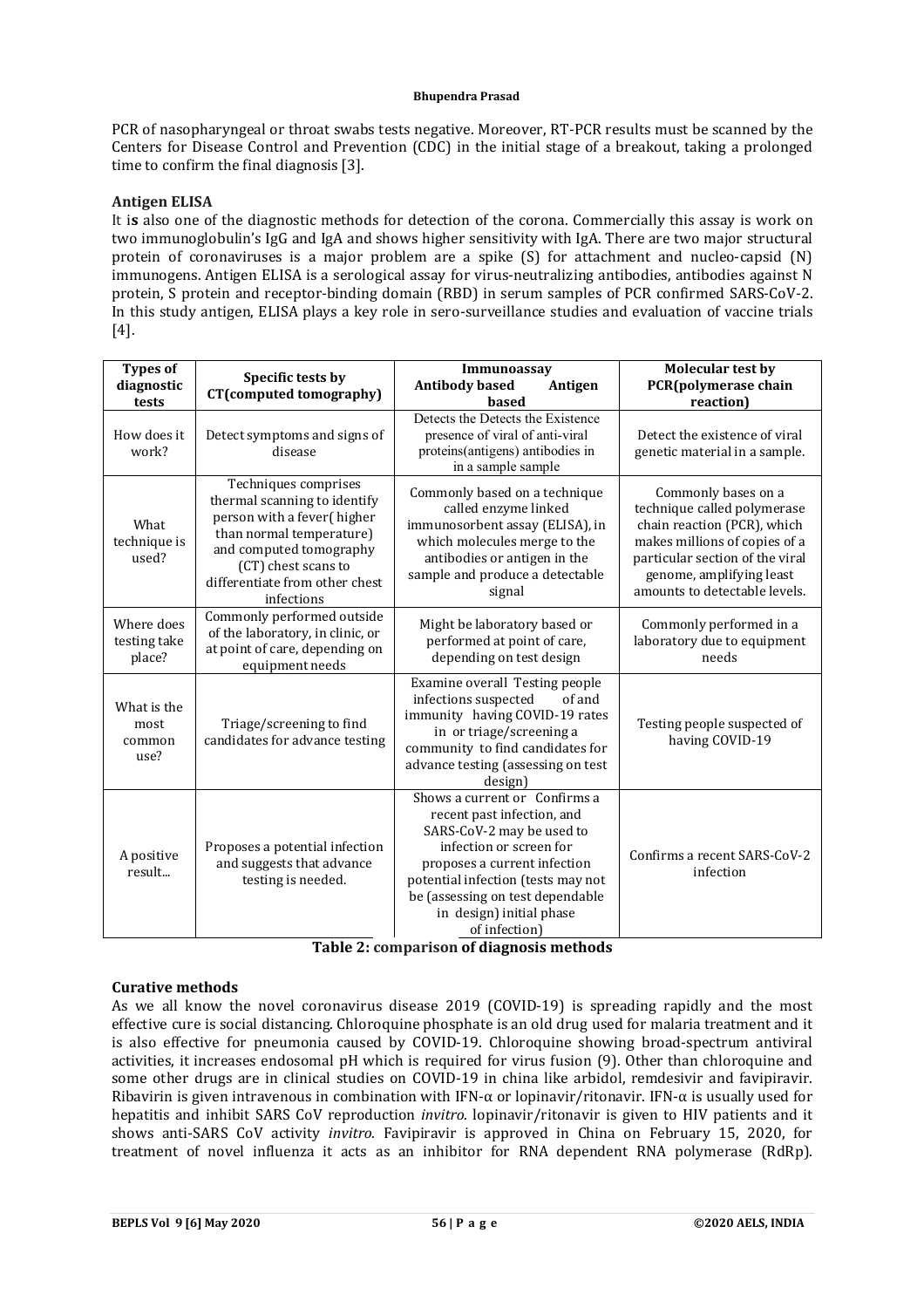Remdesivir nucleoside analogue shows antiviral activity by reducing viral load in lung tissue of mice infected with MERS-CoV(10).

National Institute of Allergy and Infectious Diseases (NIAID), a part of the National Institutes of Health (NIH) developing m RNA vaccine with candidate working SARS CoV S protein. (11). It's a modern technique for curing the disease, but still on trial phases.

### **Convalescent plasma therapy**

COVID-19 takes viraemia peaks in the first week of infection in most viral illness. The patient commonly improves a primary immune response by days 10-14, which is followed by virus clearance. Convalescent plasma or immunoglobulin has been used as a last solution to enhance the survival rate of patients with SARS whose state continued to fade despite treatment with pulsed methylprednisolone. Consequently, it should be more effectual to dispense the convalescent plasma at the primary stage of the disease. A metaanalysis by Mair-Jenkins and their team expressed that the death rate was decreased after taking several doses of convalescent plasma in patients with severe acute respiratory infection with no adverse effects or drawback after treatment. Most necessarily, the recent guidelines highlighted that systematic corticosteroids should not be given routinely for the treatment of COVID-19. But, the convalescent plasma therapy which was used in patients who suffered from viral infections was cured without any severe adverse effect. Consequently, it might be more worthwhile to test the safety and efficacy of convalescent plasma transfusion in SARS-CoV-2-infected patients [12].

Biotherapeutics use passive immunotherapy for a viral infection such as monoclonal antibodies. The potential of monoclonal antibodies against SARS-CoV and MERS-CoV coronavirus are in knowledge is used on COVID-19. The different monoclonal antibody has a greater anti-viral activity which is used for the treatment and prevention of viral escape [13].

Preventive measures which have been used as masks, hand hygiene practices, social distancing, contact history, and quarantines are a major way to reduce transmission. No specific antiviral treatment has approved to reduce effectively; hence, infected people can follow the instructions of doctors in COVID 19 treatment centers. [14]

# **DISCUSSION**

COVID-19 lockdown the whole world, researchers have no successful tool to cure this syndrome. Here we collect the information of different diagnosis and cure methods that are being developed recently. In this review article, we compare all the diagnosis methods which will help the researchers to develop a new and fast method of diagnosis. Early-stage diagnosis is very essential to stop the chain of virus and to control human to human transmission.

It also includes curative/treatment methods that are reported now a day. A combination of different medicine may give a fast result to fight against the disease. If we isolate the antibodies that are produced after infection from the recovered patients and develop it artificially gives better treatment to COVID-19. These artificial antibodies cannot allow the virus to be a mutant.

### **REFERENCES**

- 1. Michael Chung, Adam Bernheim, Xueyan Mei, Ning Zhang, Mingqian Huang, Xianjun Zeng, Jiufa Cui, Wenjian Xu, Yang Yang, Zahi A. Fayad, Adam Jacobi, Kunwei Li, Shaolin Li, Hong Shan: (2020). CT Imaging Features of 2019 Novel Coronavirus (2019-nCoV)., RSNA Vol. 295, No. 1, 202-207.
- 2. Yishan Wang, Hanyujie Kang, Xuefeng Liu, Zhaohui Tong : Combination of RT‐qPCR testing and clinical features for diagnosis of COVID-19 facilitates management of SARS-CoV-2 outbreak., Journal of Medical Virology, <https://doi.org/10.1002> /jmv.2572**.238-239**
- 3. ZiYue Zu,; Meng Di Jiang, Peng PengXu, Wen Chen, QianQian Ni, Guang Ming Lu, Long Jiang Zhang,:(2020). Coronavirus Disease 2019 (COVID-19): A Perspective from China., RSNA RSNA Vol. 295, No. 1, 208-214. <https://doi.org/10.1148/radiol.2020200490>
- 4. Nisreen M.A. Okba, Marcel A. Müller, Wentao Li, Chunyan Wang, Corine H. Geurtsvan Kessel , Victor M. Corman , Mart M. Lamers1 , Reina S. Sikkema1 , Erwin de Bruin , Felicity D. Chandler , Yazdan Yazdanpanah , Quentin Le Hingrat , Diane Descamps , Nadhira Houhou-Fidouh , Chantal B. E. M. Reusken, Berend-Jan Bosch , Christian Drosten, Marion P.G. Koopmans , & Bart L. Haagmans : (2020). SARS-CoV-2 specific antibody responses in COVID-19 patients, medRxiv[,https://doi.org/10.1101/2020.03.18.20038059](https://doi.org/10.1101/2020.03.18.20038059)
- 5. Jeffrey S. Kahn, and Kenneth McIntosh: (2005). History and Recent Advances in Coronavirus Discovery. The Pediatric Infectious Disease Journal• Volume 24, Number 11, 2025. DOI: 10.1097/01.inf.0000188166.17324.60
- 6. Anthony R. Fehr and Stanley Perlman: Coronaviruses: An Overview of Their Replication and Pathogenesis. *Methods Mol Biol*. 2015 ; 1282: 1–23. doi:10.1007/978-1-4939-2438-7\_1.
- 7. Hodler, J.; von Schulthess, G. K.; Zollikofer, C. L. (2007). *Diseases of the Heart, Chest & Breast: Diagnostic Imaging and Interventional Techniques*. Berlin/Heidelberg: Springer.p. 95. ISBN 9788847006331.